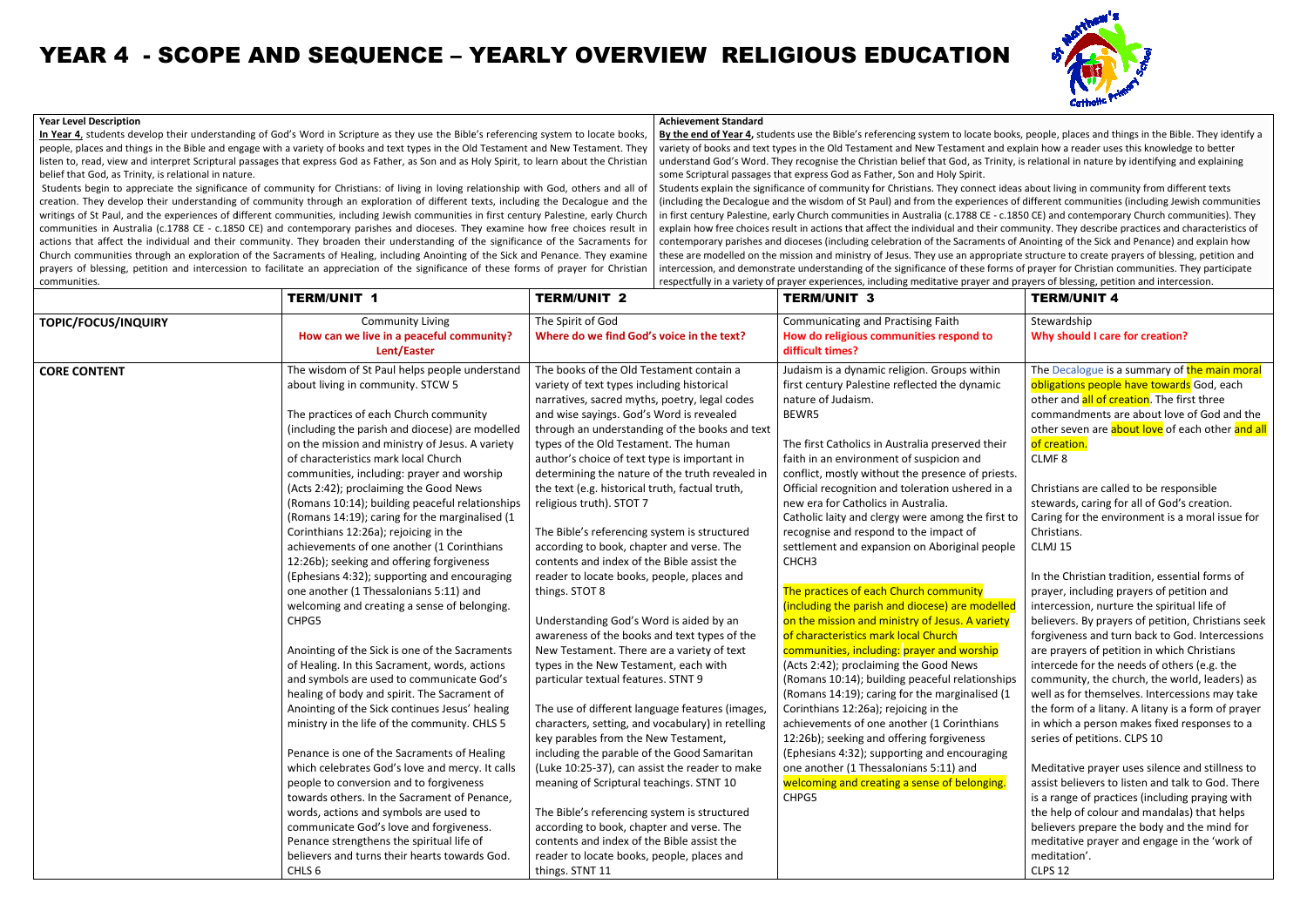### YEAR 4 - SCOPE AND SEQUENCE – YEARLY OVERVIEW RELIGIOUS EDUCATION

|                           | Christians believe that as God is relational in<br>nature, so too people become fully human<br>through the experience of community. BEHE 4<br>Morality is about choosing between right and<br>wrong. Conscience is the human capacity to<br>identify and make judgements about what is<br>right and wrong. Sin is the human choice to live<br>without the help of God. Sin is made evident in<br>the free choices which result in actions that<br>harm oneself and one's loving relationships<br>with God, with others and with all creation.<br>CLMF <sub>7</sub>                         |                                                                                                                                                                                                                       | In the Christian tradition, essential forms of<br>prayer, including prayers of blessing, nurture<br>the spiritual life of believers. Every blessing<br>acknowledges and praises God's presence and<br>prays for God's gifts for self and others.<br>CLPS11 |
|---------------------------|--------------------------------------------------------------------------------------------------------------------------------------------------------------------------------------------------------------------------------------------------------------------------------------------------------------------------------------------------------------------------------------------------------------------------------------------------------------------------------------------------------------------------------------------------------------------------------------------|-----------------------------------------------------------------------------------------------------------------------------------------------------------------------------------------------------------------------|------------------------------------------------------------------------------------------------------------------------------------------------------------------------------------------------------------------------------------------------------------|
|                           | The Decalogue is a summary of the main moral<br>obligations people have towards God, each<br>other and all of creation. The first three<br>commandments are about love of God and the<br>other seven are about love of each other and all<br>of creation. CLMF 8                                                                                                                                                                                                                                                                                                                           |                                                                                                                                                                                                                       |                                                                                                                                                                                                                                                            |
|                           | In the Christian tradition, essential forms of<br>prayer, including prayers of petition and<br>intercession, nurture the spiritual life of<br>believers. By prayers of petition, Christians seek<br>forgiveness and turn back to God. Intercessions<br>are prayers of petition in which Christians<br>intercede for the needs of others (e.g. the<br>community, the church, the world, leaders) as<br>well as for themselves. Intercessions may take<br>the form of a litany. A litany is a form of prayer<br>in which a person makes fixed responses to a<br>series of petitions. CLPS 10 |                                                                                                                                                                                                                       |                                                                                                                                                                                                                                                            |
|                           | In the Christian tradition, essential forms of<br>prayer, including prayers of blessing, nurture<br>the spiritual life of believers. Every blessing<br>acknowledges and praises God's presence and<br>prays for God's gifts for self and others. CLPS 11                                                                                                                                                                                                                                                                                                                                   |                                                                                                                                                                                                                       |                                                                                                                                                                                                                                                            |
| <b>MANDATED SCRIPTURE</b> | Life among the believers<br>Acts 2:42-47<br>Acts 4:32-37<br>Psalm of praise<br>Psalm 148<br>The Ten Commandments<br>Exodus 20:1-17<br>Deuteronomy 5:1-21                                                                                                                                                                                                                                                                                                                                                                                                                                   | Jesus is baptized by John<br>Matthew 3:13-17<br>Mark 1:9-11<br>Luke 3:21-23<br>Sacred myths<br>First creation story<br>Genesis 1:1 - 2:4a<br>Giving Sight to a Blind Man at Jericho<br>Mark 10:46-52<br>Luke 18:35-43 | The Good Samaritan<br>Luke 10:25-37                                                                                                                                                                                                                        |





| $\circ$ f<br>ure:<br>٦g<br>e and |                                               |
|----------------------------------|-----------------------------------------------|
|                                  |                                               |
|                                  |                                               |
|                                  |                                               |
|                                  |                                               |
|                                  |                                               |
|                                  |                                               |
|                                  |                                               |
|                                  | The Ten Commandments<br><b>Exodus 20:1-17</b> |
|                                  |                                               |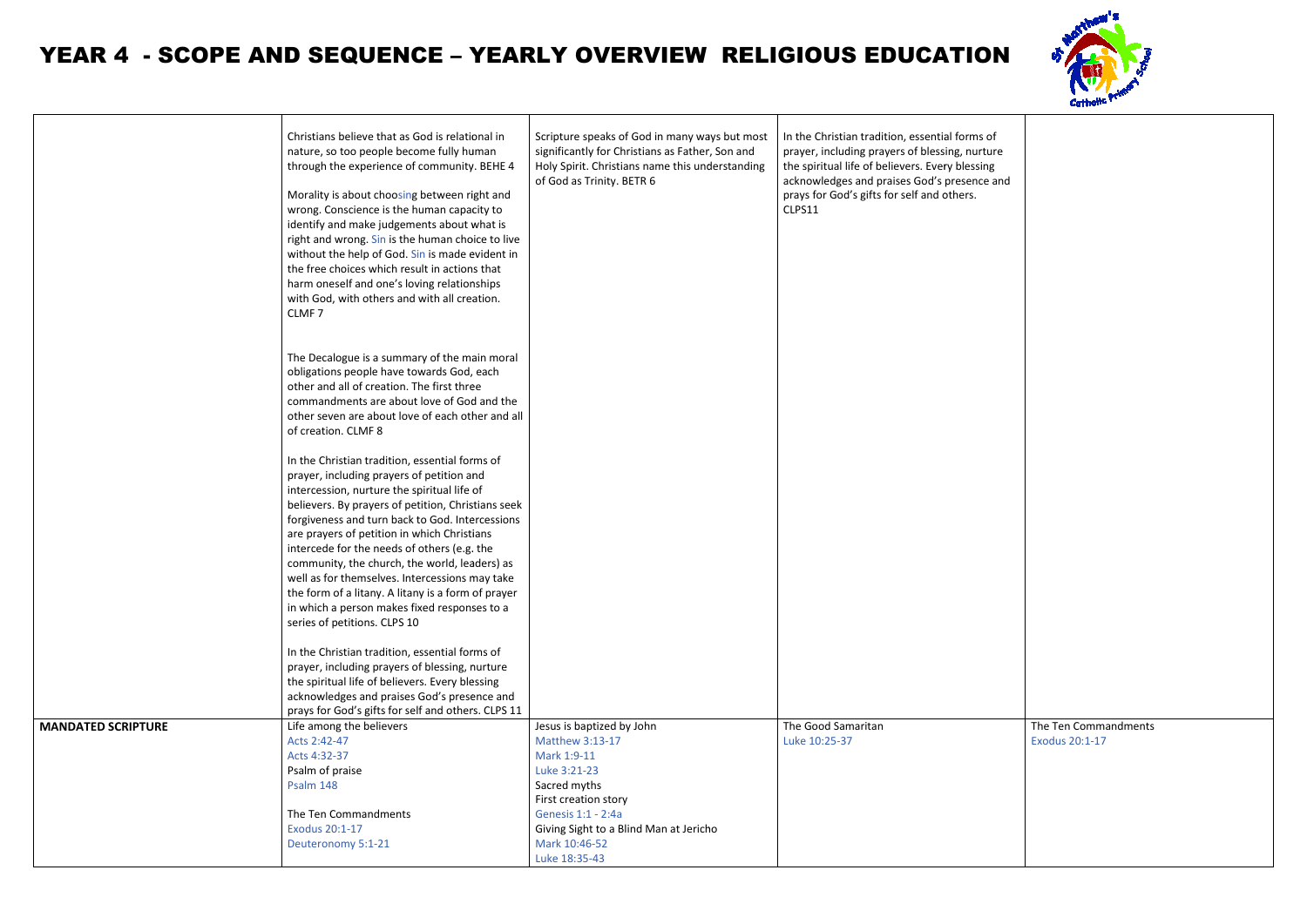## YEAR 4 - SCOPE AND SEQUENCE – YEARLY OVERVIEW RELIGIOUS EDUCATION

| <b>EXPLICIT PRAYER</b>             | Prayers of Blessing, Prayers of Petition and                                                                                                                                                                                                                                                                                                                                                                                                                                                                                                                                                                          | Meditative prayer practices including colouring                                                                                                                                                                                                                                                                                                                                                                                                                                                                                                                                                                                                                                                                                                                  | Prayers of Blessing.                                                                                                                                                                                                                                                                 | Meditative prayer Practices.                                                                                                                                                                                                                                                                                                                                                                                                                                                                                                                                                                           |
|------------------------------------|-----------------------------------------------------------------------------------------------------------------------------------------------------------------------------------------------------------------------------------------------------------------------------------------------------------------------------------------------------------------------------------------------------------------------------------------------------------------------------------------------------------------------------------------------------------------------------------------------------------------------|------------------------------------------------------------------------------------------------------------------------------------------------------------------------------------------------------------------------------------------------------------------------------------------------------------------------------------------------------------------------------------------------------------------------------------------------------------------------------------------------------------------------------------------------------------------------------------------------------------------------------------------------------------------------------------------------------------------------------------------------------------------|--------------------------------------------------------------------------------------------------------------------------------------------------------------------------------------------------------------------------------------------------------------------------------------|--------------------------------------------------------------------------------------------------------------------------------------------------------------------------------------------------------------------------------------------------------------------------------------------------------------------------------------------------------------------------------------------------------------------------------------------------------------------------------------------------------------------------------------------------------------------------------------------------------|
|                                    | Intercession.<br>Revise Sign of the Cross, Amen                                                                                                                                                                                                                                                                                                                                                                                                                                                                                                                                                                       | with mandalas.<br>Revise: Glory Be, Grace.                                                                                                                                                                                                                                                                                                                                                                                                                                                                                                                                                                                                                                                                                                                       | Revise Hail Mary.                                                                                                                                                                                                                                                                    | Prayers of Blessing, Prayers of Petition and<br>Intercession.                                                                                                                                                                                                                                                                                                                                                                                                                                                                                                                                          |
| (Optional) Supplementary Scripture | St Paul's ideas about living in community<br>Philippians 2:2-5, 14 Galatians 5:25-26, 6:9-10<br><b>Colossians 3:12-17, 20</b><br>Building peaceful relationships<br>Romans 14:1-19<br>Supporting and encouraging one another<br>1 Thessalonians5:11-22<br>Some Psalms and prayers of Blessings<br>Psalm 103:1-5 Psalm 103:11-18 Psalm 117<br>Some Psalms of petition, intercession and<br>forgiveness<br>Psalm 65:5-14<br>Psalm 70<br>Psalm 61:1-5<br>Psalm 88:1-4, 14-19<br>Psalm 143:10-12                                                                                                                          |                                                                                                                                                                                                                                                                                                                                                                                                                                                                                                                                                                                                                                                                                                                                                                  |                                                                                                                                                                                                                                                                                      | Some Psalms and prayers of Blessings<br>Psalm 103:1-5 Psalm 103:11-18 Psalm 117<br>Some Psalms of petition, intercession and<br>forgiveness<br>Psalm 65:5-14<br>Psalm 70<br>Psalm 61:1-5<br>Psalm 88:1-4, 14-19<br>Psalm 143:10-12<br>Psalm 64, 69, 70, 77, 86, 130, 140, 141, 142                                                                                                                                                                                                                                                                                                                     |
| <b>RLOS</b>                        | Psalm 64, 69, 70, 77, 86, 130, 140, 141, 142<br>Identifying appropriate times and occasions for<br>different forms (e.g. prayers of praise,<br>intercessions) and expressions (e.g. vocal,<br>meditative, contemplative) of prayer PWP1.2<br>Teaching students how to identify and use<br>scriptural texts in prayer and worship PWP2.3<br>providing opportunities for community<br>members to regularly reflect on their attitudes<br>and behaviours. SJR1.4<br>Developing a community culture that is<br>committed to reconciliation, quality<br>relationships and promoting inter-cultural<br>understanding ICC2.2 | Provide opportunities for students to explore<br>God's presence through art and other media<br>ICS1.4<br>Support and resource staff to create meaningful<br>prayer spaces and experiences in classroom<br>setting ICS3.5<br>Encouraging peaceful and just relationships by $\ $ Identify and use scriptural texts to promote and<br>support the Christian values of the school<br>EFG3.1<br>Teach students how to identify and use<br>scriptural texts in prayer and worship PWP2.3<br>Involve students in the creation of prayers for<br>use in school celebrations PWP2.5<br>Model and explain gestures used in prayer<br>celebrations (e.g. Sign of Cross, sign of peace,<br>blessings, prayer postures, a gesture created for<br>a specific occasion) PWP2.1 | Celebrating days of religious significance to<br>focus upon values associated with the school's<br>ethos and charism (e.g. Founder's/Foundation<br>Day, St Matthew's Feast Day) ICE1.5<br>Teaching students how to identify and use<br>scriptural texts in prayer and worship PWP2.3 | Raising awareness of ecological issues (e.g.<br>school forums, inspiring speakers, regular<br>updates in school communication, establish an<br>energy efficiency working party, student<br>debates) with reference to Church teachings<br>SJA2.2<br>Engaging with local environmental projects as<br>parts of the curriculum SJA2.3<br>Including prayer rituals in the day-to-day<br>procedures and routines of school life (e.g.<br>lighting a candle to begin meetings; saying the<br>school prayer/motto at gatherings; times of<br>silence and reflection before decision-making)<br><b>PWR2.1</b> |